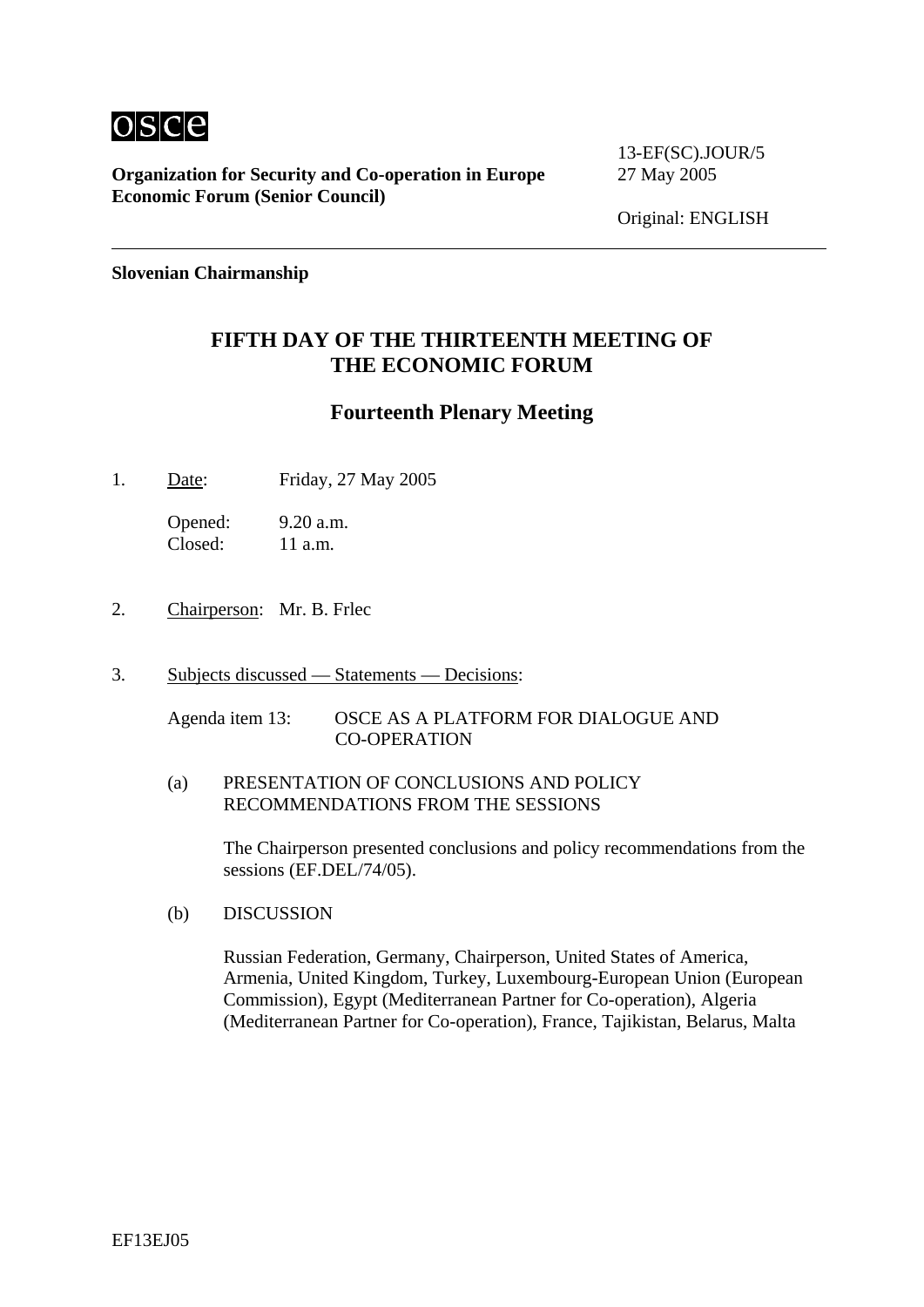Contributions by: Legal Information Centre for Human Rights (Estonia), OSCE Office for Democratic Institutions and Human Rights, Georgetown University, International Organization for Migration, International Centre for Migration Policy Development, Co-ordinator of OSCE Economic and Environmental Activities

4. Next meeting:

Friday, 27 May 2005 at 11.30 a.m., in the plenary hall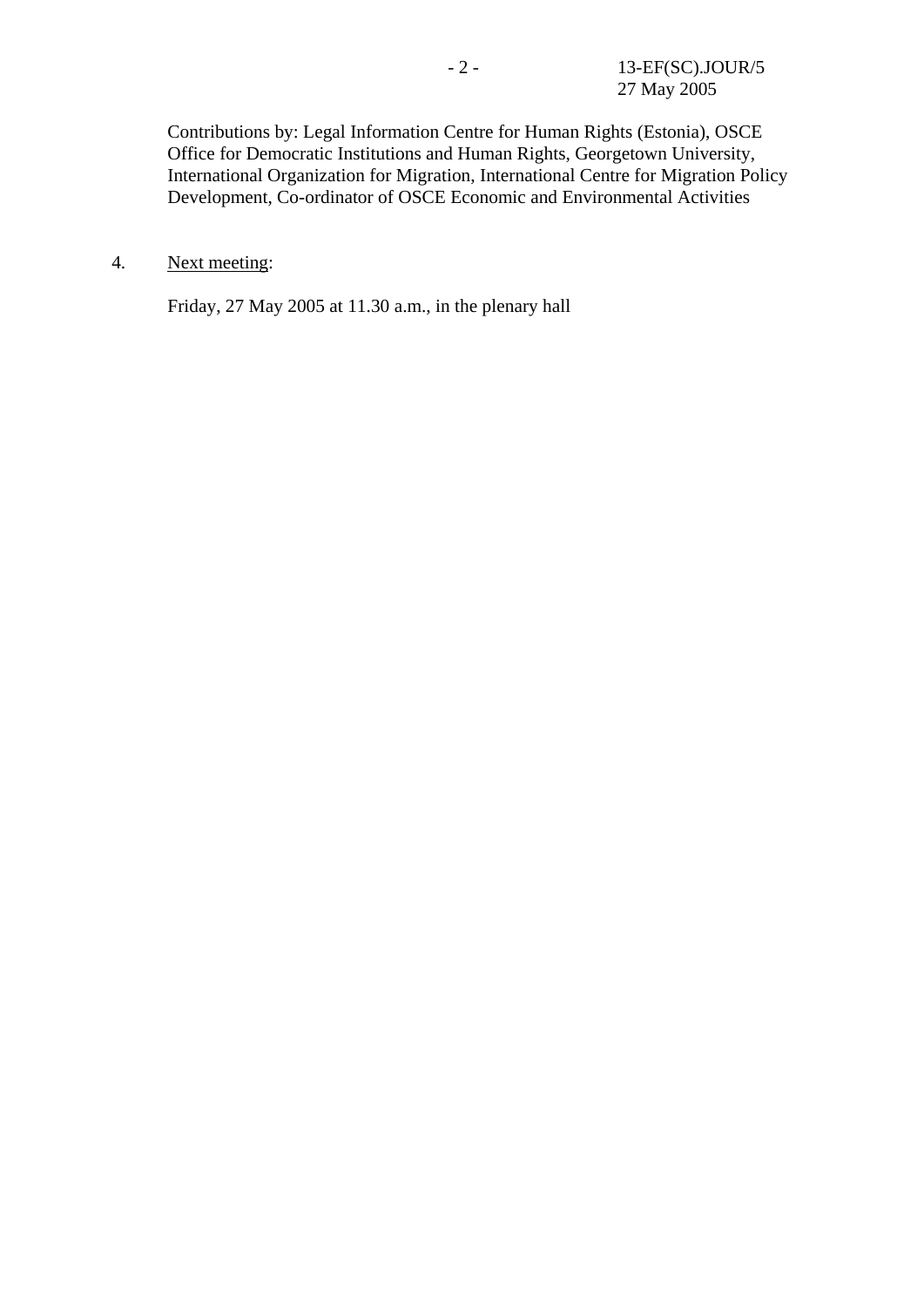## **Fifteenth Plenary Meeting**

1. Date: Friday, 27 May 2005

Opened: 11.35 a.m. Closed: 12.10 p.m.

- 2. Chairperson: Mr. B. Frlec
- 3. Subjects discussed Statements Decisions:

Agenda item 14: CLOSING (open to the press)

(a) CLOSING REMARKS BY THE CO-ORDINATOR OF OSCE ECONOMIC AND ENVIRONMENTAL ACTIVITIES

Co-ordinator of OSCE Economic and Environmental Activities

(b) CONCLUDING REMARKS BY THE CHAIRPERSON OF THE ECONOMIC FORUM

 The Chairperson read out his concluding remarks on the Meeting (EF.DEL/75/05), which are annexed to the Journal.

(c) DISCUSSION

Luxembourg-European Union, United States of America

The Chairperson formally closed the Thirteenth Meeting of the Economic Forum.

4. Next meeting of the Economic Forum:

2006, in Prague Chair: Belgium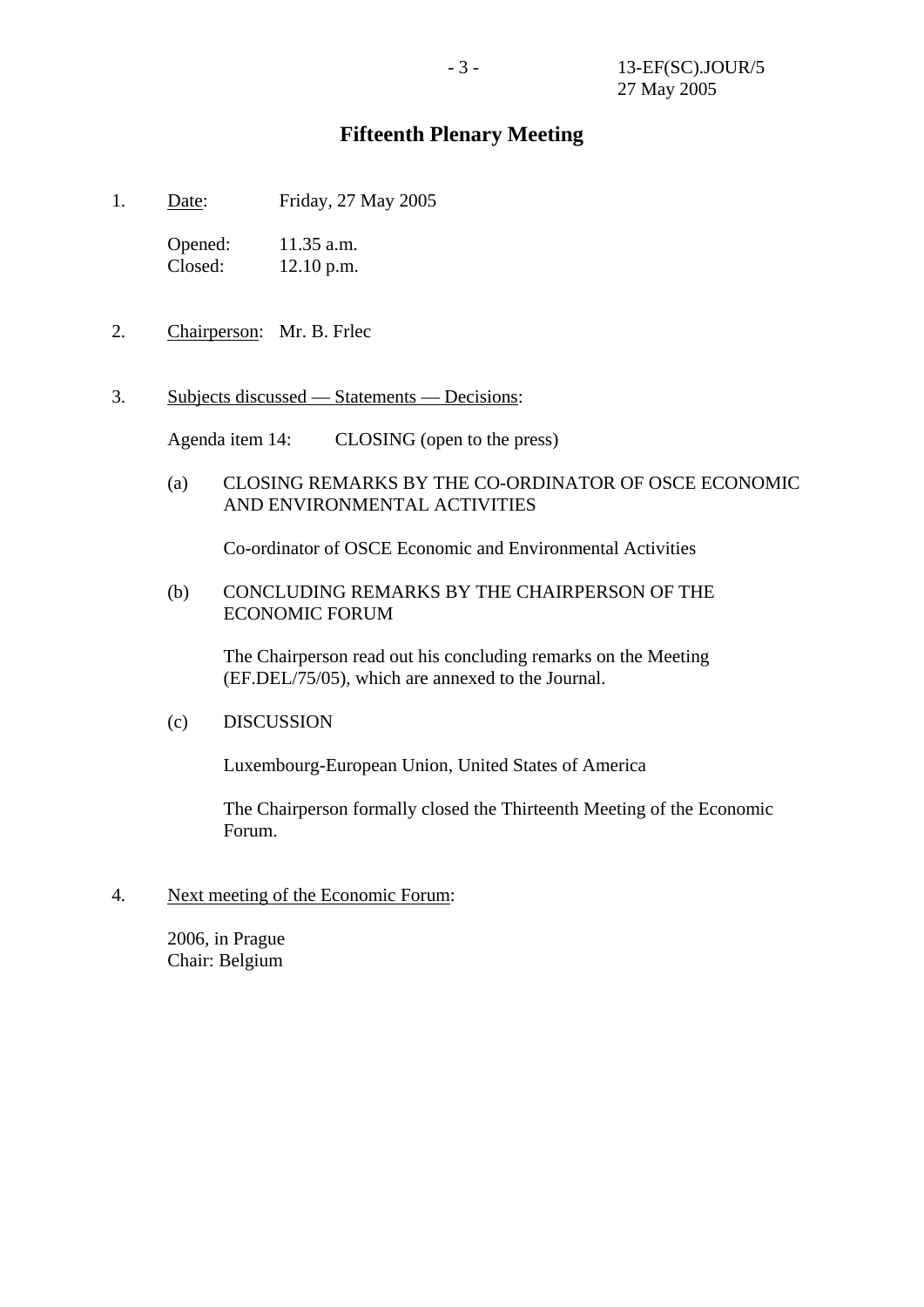

**Organization for Security and Co-operation in Europe** 27 May 2005 **Economic Forum (Senior Council)** Annex

13-EF(SC).JOUR/5

Original: ENGLISH

#### **Fifth Day of the Thirteenth Meeting**  13-EF(SC) Journal No. 5, Agenda item 14(b)

# **CONCLUDING REMARKS BY THE CHAIRPERSON OF THE ECONOMIC FORUM**

Dear Colleagues, Excellencies, Ladies and Gentlemen,

 The Slovenian Chairmanship acknowledges with deep satisfaction the words of praise expressed to it for putting the issues of demography, migration and integration on the agenda of this year's Economic Forum, which has brought together over 450 participants, including representatives of the OSCE participating States, Partners for Co-operation and Mediterranean Partners for Co-operation, the OSCE Secretariat and field presences, international organizations and non-governmental organizations, as well as academics and representatives of the business community. There was a common understanding that this topic had proved to be one of the central issues of concern to the OSCE participating States. The topics of demography, migration and integration continue to be among the most important challenges confronting the OSCE participating States. As we have learned during these five days, they will attain even greater relevance in the years to come. If not properly addressed, the problems of migration and integration of migrants could lead to serious threats to security and stability within the OSCE area and its neighbourhood. The topics selected are by their nature cross-dimensional and require concerted action.

 The Chairmanship has striven to lead the cycle of this year's preparatory seminars and the Economic Forum itself towards meaningful discussion, and feasible suggestions and recommendations. In order not to lose momentum, adequate follow-up initiatives in full compliance with the OSCE's political mandate need to follow the discussions, findings and recommendations of the Thirteenth Economic Forum. We are confident that these will represent a useful platform for many feasible follow-up activities of the OSCE. In its efforts directed towards the implementation of the various tasks stemming from the recommendations of this Forum, the OSCE should further enhance co-operation with its institutions and other international agencies.

 The role of field presences and, in particular, the economic and environmental officers, is of utmost importance in the implementation of OSCE activities. In order to provide for effective implementation and practical results, the OSCE's capacity and institutional expertise should be effectively linked with those of other key international players in these fields.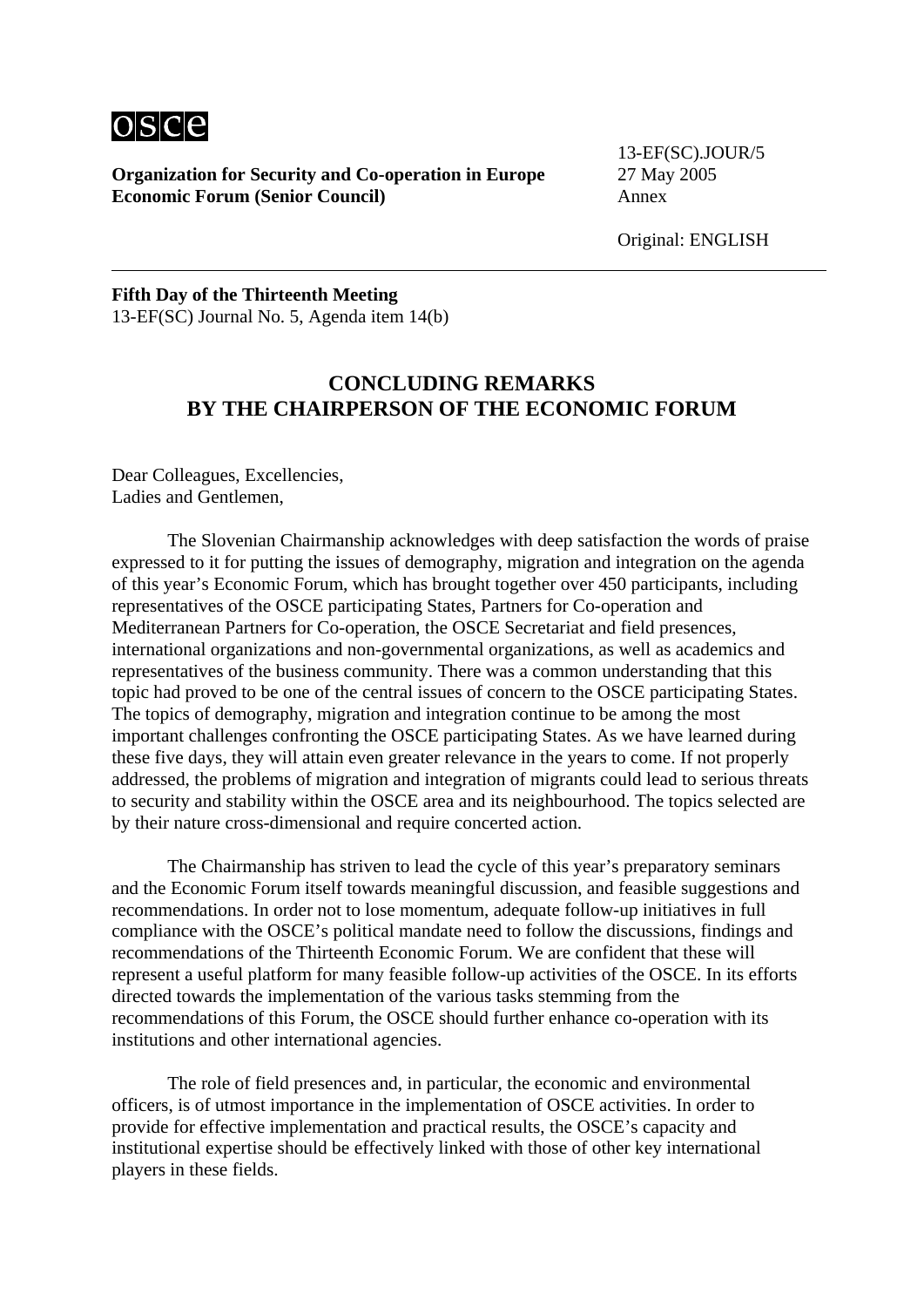We are glad to note that the Chairmanship's view on the role of the OSCE in addressing the issues of demographic development, migration and integration of minorities was widely supported. This has additionally encouraged the Chairmanship and the Office of the Co-ordinator of OSCE Economic and Environmental Activities to further elaborate concrete steps necessary for the realization of the ideas presented. We are looking forward to co-operating closely in that respect with experts from the OSCE institutions and leading international agencies. We have been encouraged by the support expressed by some delegations regarding the idea of preparing an action plan or strategy for managing migration issues and formulating a statement of principles to guide the integration of persons belonging to national minorities, to be proposed for consideration as possible deliverables for the Ministerial Council meeting in Ljubljana in December 2005.

 It is the view of the Chairmanship that the review of the implementation of OSCE commitments in the economic and environmental dimension is an important integral part of the Economic Forum. We would like to thank the UN Economic Commission for Europe for providing us with an excellent report on the implementation of OSCE commitments in the area of integration, trade and transport, and for the interesting presentations delivered to the Forum. We appreciate the support for the new format of the review session. We share the view that the application of this format represents a step forward in the implementation of the Maastricht Strategy Document for the Economic and Environmental Dimension. In our view, the Memorandum of Understanding between the OSCE and the UNECE has already contributed to closer co-operation and should be further enhanced.

 We were happy to note that several delegations expressed their support for the deliberations of the incoming Chairmanship regarding the proposed topic for the OSCE Economic Forum in 2006. It is the understanding of the Chair that there is wide support, even consensus, regarding the theme proposed by the incoming Belgian Chairmanship for the Fourteenth OSCE Economic Forum, namely, "Transportation in the OSCE area: Development of transport to enhance regional co-operation and stability, and a secure and safe transport network". A final decision on the theme and its modalities will be taken by the Permanent Council in the coming weeks. This decision should also make it possible to address innovative ways and means to further improve quality and effectiveness of the proceedings in the economic and environmental dimension. We wish the incoming Belgian Chairmanship every success in the preparations for a new series of events.

 Before concluding, let me express my sincere appreciation to our traditional host, the Ministry of Foreign Affairs of the Czech Republic. I am especially thankful to the Co-ordinator of OSCE Economic and Environmental Activities, Dr. Marcin Swiecicki, and his team, and particularly Mr. Gabriel Leonte and Ms. Andrea Gredler, for their immense contribution and the valuable assistance they provided to the Slovenian Chairmanship in the course of the preparatory cycle for the Economic Forum 2005. Since this is the final Economic Forum with the current Co-ordinator, I commend him for his personal contribution to the enhancement and promotion of the economic and environmental dimension and wish him all the best in his future assignments.

 I would also like to thank the OSCE Conference Services and the team of the OSCE Prague Office for their excellent organization of this important gathering. Our special thanks